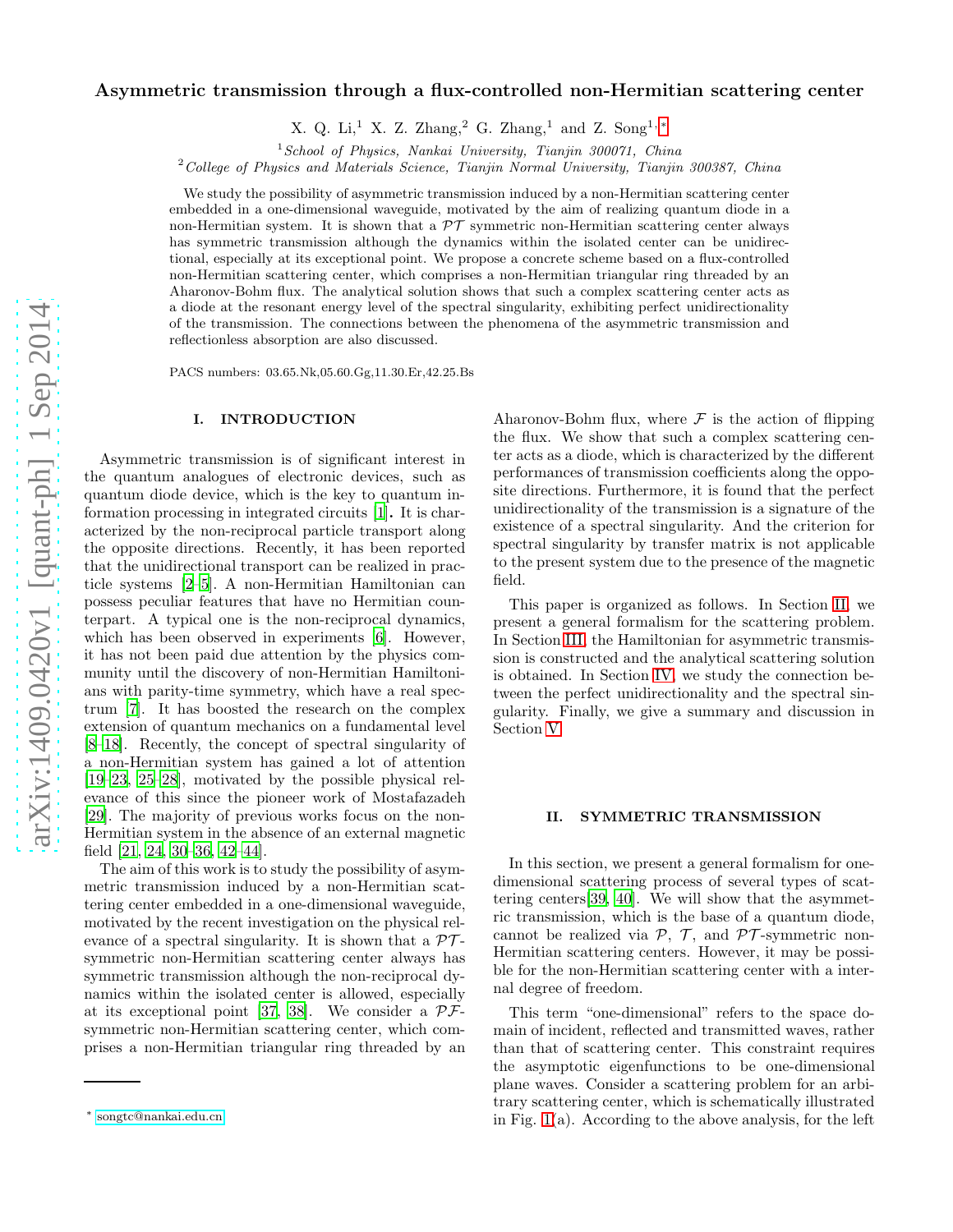

<span id="page-1-0"></span>FIG. 1. (Color online) Sketch of one-dimensional scattering systems for incident waves from the left and right. (a) An arbitrary scattering center with 3-dimensional structure and magnetic flux, is represented by  $\Lambda(x, y, z, \phi)$ , which can be non-Hermitian or possesses certain symmetry. (b) A tightbinding scattering center which comprises a non-Hermitian triangular ring threaded by an Aharonov-Bohm flux  $\phi$ . The non-Hermiticity arises from on-site complex potential  $V$ . It turns out that the optimal  $\phi$  and  $V$  can leads to perfect asymmetric transmission, the diode characteristic:  $r_{\text{R},\text{L}}^k = t_{\text{L}}^k = 0$ ,  $\left|t_{\mathrm{R}}^{k}\right|$  $= 1.$ 

and right incident waves, we have

<span id="page-1-1"></span>
$$
\psi_{\mathcal{L}}^{k}(x) = \begin{cases} e^{ikx} + r_{\mathcal{L}}^{k} e^{-ikx}, & (x \ll 0) \\ t_{\mathcal{L}}^{k} e^{ikx}, & (x \gg 0) \end{cases}, \quad (1)
$$

and

<span id="page-1-2"></span>
$$
\psi_{\rm R}^{k}(x) = \begin{cases} t_{\rm R}^{k} e^{-ikx}, & (x \ll 0) \\ e^{-ikx} + r_{\rm R}^{k} e^{ikx}, & (x \gg 0) \end{cases} .
$$
 (2)

Combining  $\psi_{\mathcal{R}}^{k}(x)$  and  $\psi_{\mathcal{L}}^{-k}(x)$  into the form  $t_{\mathcal{L}}^{-k}\psi_{\mathcal{R}}^{k}(x)$  –  $\psi_{\mathcal{L}}^{-k}(x)$  and comparing it to  $-r_{\mathcal{L}}^{-k}\psi_{\mathcal{L}}^{k}(x)$ , we have the following relations for the reflection and transmission amplitudes

<span id="page-1-3"></span>
$$
t_{\rm L}^{-k} t_{\rm R}^k + r_{\rm L}^{-k} r_{\rm L}^k = 1,\tag{3}
$$

$$
t_{\rm L}^{-k} r_{\rm R}^k + r_{\rm L}^{-k} t_{\rm L}^k = 0.
$$
 (4)

It still holds if we take  $L \leftrightarrows R$  or  $k \longrightarrow -k$ .

In the following, we investigate the symmetry of the transmission for several types of scattering centers. For a scattering center with time reversal  $(\mathcal{T})$  symmetry, where

time-reversal operator  $\mathcal{T}$  has the function  $\mathcal{T}i\mathcal{T}^{-1}=-i$ , the  $\tau$  symmetry brings up additional constraints for the coefficients. One can obtain the following relations

$$
(t_{\rm L}^k)^* t_{\rm R}^k + (r_{\rm L}^k)^* r_{\rm L}^k = 1,
$$
 (5)

$$
(t_{\rm L}^k)^* r_{\rm R}^k + (r_{\rm L}^k)^* t_{\rm L}^k = 0, \qquad (6)
$$

due to the fact that the conjugations of Eq. [\(1\)](#page-1-1) and [\(2\)](#page-1-2) are still the asymptotic eigenfunctions of the system. Together with the continuity of probability currents

$$
\left|t_{\text{L,R}}^k\right|^2 + \left|r_{\text{L,R}}^k\right|^2 = 1,\tag{7}
$$

we have the symmetry relations

$$
t_{\rm R}^k = t_{\rm L}^k, r_{\rm R}^k = r_{\rm L}^k.
$$
 (8)

It indicates that for a Hermitian scattering center, the asymmetry potential cannot lead to transmission asymmetry.

A natural question is whether a non-Hermitian scattering center can lead to the asymmetrical transmission. Before we answer this question we would like to point that serval types of non-Hermitian scattering center cannot be the candidate. This may provide a guidance for the diode design. To begin with, a parity symmetric non-Hermitian scattering center should exhibit symmetric reflection and transmission. Here the parity operator P has the function  $\mathcal{P}x\mathcal{P}^{-1} = -x$ . In addition to that, we will show that a  $\mathcal{PT}$ -symmetric non-Hermitian scattering center also possesses the transmission symmetry. For a  $\mathcal{P}\mathcal{T}$ -symmetric scattering center, wave functions obtained by the  $\mathcal{PT}$  action on the Eqs. [\(1\)](#page-1-1) and [\(2\)](#page-1-2) are still the asymptotic eigenfunctions.

Comparing  $\mathcal{PT}\psi_{\mathcal{R}}^{k}(\mathbf{x}) (\mathcal{PT})^{-1}$  and  $\psi_{\mathcal{L}}^{-k}(x)$ , we have

$$
(r_{\rm R}^k)^* = r_{\rm L}^{-k}, (t_{\rm R}^k)^* = t_{\rm L}^{-k},
$$
 (9)

which still holds if we take  $L \leftrightarrows R$  or  $k \longrightarrow -k$ . Together with Eq. [\(3\)](#page-1-3), we have

$$
(t_{\rm R}^k)^* t_{\rm R}^k + (r_{\rm R}^k)^* r_{\rm L}^k = 1,
$$
 (10)

and

$$
(t_{\rm L}^{k})^* t_{\rm L}^{k} + (r_{\rm R}^{k})^* r_{\rm L}^{k} = 1, \qquad (11)
$$

which lead to

$$
\left|t_{\mathrm{R}}^{k}\right| = \left|t_{\mathrm{L}}^{k}\right|.\tag{12}
$$

This result indicates that it is impossible to construct a diode, a scattering center allowing unidirectional flow, by a  $\mathcal{PT}$ -symmetric non-Hermitian scattering center in the framework of this paper, although it cannot tell us which type of structure meets the demand.

Now we consider the case where the scattering center has an internal degree of freedom  $\phi$  as illustrated in Fig. [1](#page-1-0) (a). The Hamiltonian has the  $\mathcal{PF}\text{-symmetry, i.e.,}$ 

<span id="page-1-4"></span>
$$
\mathcal{PFH}\left(\mathcal{PF}\right)^{-1} = H,\tag{13}
$$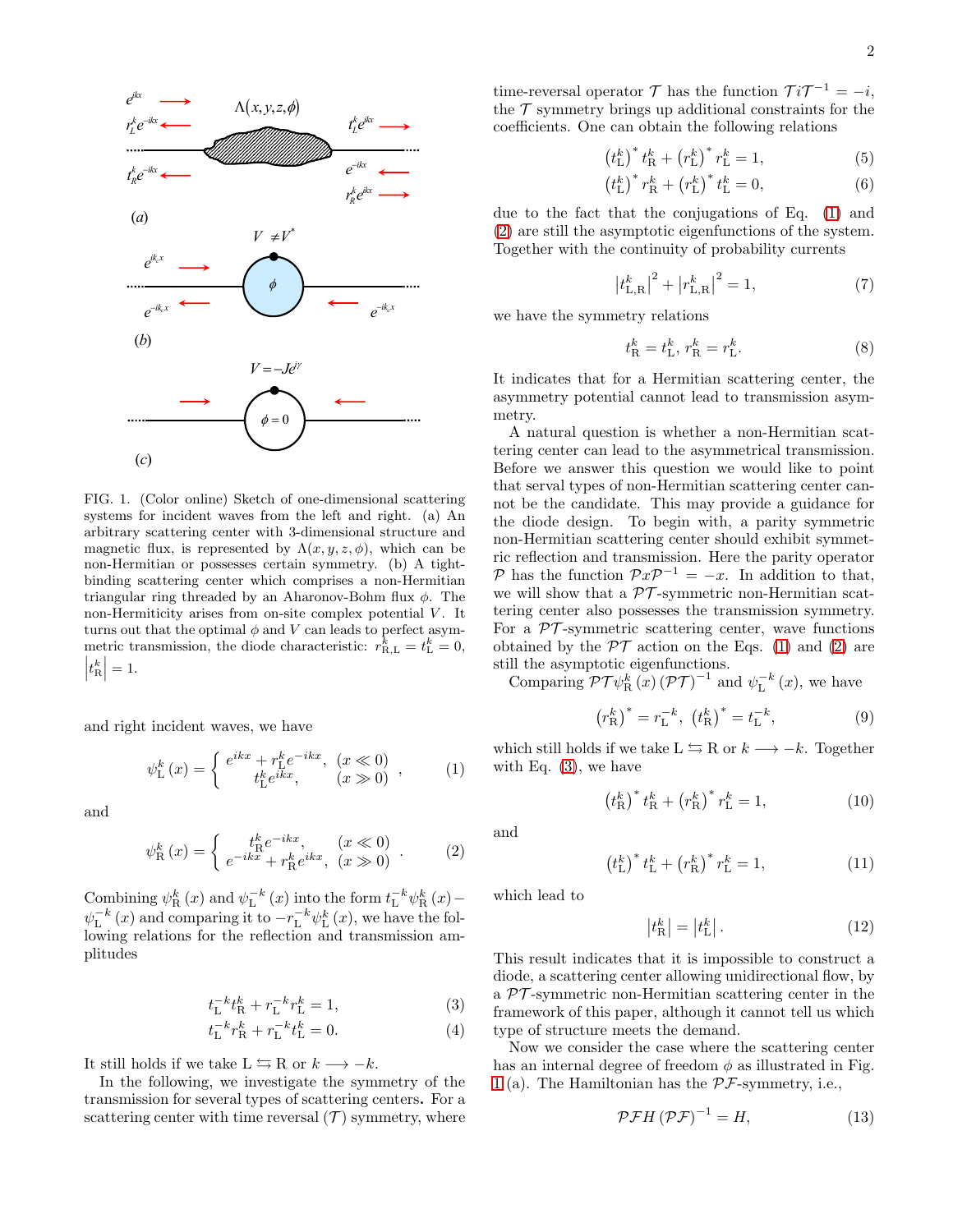

<span id="page-2-3"></span>FIG. 2. (Color online) The absolute value of the transmission (a) and reflection (b) amplitude profiles as functions of the wave number  $k$ . It shows the perfect asymmetric behavior at  $k_c = 2\pi/3$ .

where F is the  $\phi$ -flip operator, defined as  $\mathcal{F}H(\phi)\mathcal{F}^{-1} =$  $H(-\phi)$ . Applying the PF-operator on the Eqs. [\(1\)](#page-1-1) and [\(2\)](#page-1-2), we obtain the new solutions of the Hamiltonian, which lead to the relations

<span id="page-2-1"></span>
$$
t_{\rm L}^{k}(\phi) = t_{\rm R}^{k}(-\phi), r_{\rm L}^{k}(\phi) = r_{\rm R}^{k}(-\phi). \tag{14}
$$

In contrast to the systems with  $P, T$ , and  $PT$ -symmetry respectively, one cannot get the conclusion of the symmetric transmission. It opens the possibility of  $t_L^k(\phi) \neq$  $t_R^k(\phi)$ , and a perfect diode for the specific  $k_c$  and  $\phi_c$ , i.e.,

$$
\left| t_{\rm R}^{k_c} \left( \phi_c \right) \right|^2 = 1, \, t_{\rm L}^{k_c} \left( \phi_c \right) = 0, \, r_{\rm R, L}^{k_c} \left( \phi_c \right) = 0, \tag{15}
$$

does not contradict the general constraint relations in Eq. [\(14\)](#page-2-1). In the following section, we propose a concrete example, a non-Hermitian  $\mathcal{PF}$ -symmetric scattering center embedded in a one-dimensional tight-binding network, which exhibits perfect unidirectionality.

### <span id="page-2-0"></span>III. PERFECT UNIDIRECTIONALITY

Inspired by the previous work [\[41\]](#page-5-23) and the analysis in above section, we start our design of diode scattering center by a simplest geometry, a three-site cluster.

The threading flux and single on-site complex potential can destroy the  $P$  symmetry as well as the  $PT$  symmetry. However, it possesses  $\mathcal{PF}$ -symmetry with the internal degree of freedom being the threading flux.

The Hamiltonian of the concerned scattering tightbinding network has the form

<span id="page-2-4"></span>
$$
H = HL + HR + HTri, \t(16)
$$

where

$$
H_{\rm L} = -J \sum_{j=-\infty}^{-2} (a_{j+1}^{\dagger} a_j + \text{H.c}), \tag{17}
$$

$$
H_{\rm R} = -J \sum_{j=1}^{\infty} (a_{j+1}^{\dagger} a_j + \text{H.c}), \tag{18}
$$

represent the left (HL) and right (HR) waveguides with real J and

$$
H_{\text{Tri}} = -e^{i\phi/3} J \left( a_0^{\dagger} a_{-1} + a_1^{\dagger} a_0 + a_{-1}^{\dagger} a_1 \right) + \text{H.c} + V a_0^{\dagger} a_0,
$$
\n(19)

describes a non-Hermitian scattering center, with the non-Hermiticity arising from the complex potential  $V \neq$  $V^*$ . It is a triangular lattice threaded by a magnetic flux  $\phi$ , which satisfies the Eq. [\(13\)](#page-1-4) and is schematically illus-trated in Fig. [1\(](#page-1-0)b). We note that zero  $\phi$  leads to P symmetry, real V leads to  $\mathcal{PT}$  symmetry, both of which are the obstacles for the transmission asymmetry as shown in above section. In this paper, we consider the case with complex potential  $V = -Je^{i\gamma}$   $(\gamma \in (0, \pi)).$ 

We consider the left and right incident scattering processes. We focus our study on single-particle subspace spanned by the basis  $\left\{ |j\rangle = a_j^{\dagger} |0\rangle \right\}$ . The discrete version of Eqs. [\(1\)](#page-1-1) and [\(2\)](#page-1-2) has the form

$$
\psi_{\mathcal{L}}^{k}(j) = \begin{cases} e^{ikj} + r_{\mathcal{L}}^{k} e^{-ikj}, & (j \ll 0) \\ t_{\mathcal{L}}^{k} e^{ikj}, & (j \gg 0) \end{cases}, \quad (20)
$$

and

$$
\psi_{\rm R}^{k}(j) = \begin{cases} t_{\rm R}^{k} e^{-ikj}, & (j \ll 0) \\ e^{-ikj} + r_{\rm R}^{k} e^{ikj}, & (j \gg 0) \end{cases},
$$
 (21)

which correspond to the Bethe Ansatz wave function. Employing Bethe Ansatz technique, we have

<span id="page-2-2"></span>
$$
r_{\rm L}^k = r_{\rm R}^k = -\frac{\cos\phi + \cos k}{\Omega(k, \phi, \gamma)},\tag{22}
$$

$$
t_{\rm L}^k = \frac{ie^{-i\phi/3}\sin k\left(e^{i\phi} + 2\cos k - e^{i\gamma}\right)}{\Omega\left(k, \phi, \gamma\right)},\qquad(23)
$$

$$
t_{\rm R}^k = t_{\rm L}^k \left( \phi \to -\phi \right), \tag{24}
$$

with

$$
\Omega(k, \phi, \gamma) = e^{ik} \left[ i \sin k \left( 2 \cos k - e^{i\gamma} \right) + e^{ik} \cos \phi + 1 \right].
$$
\n(25)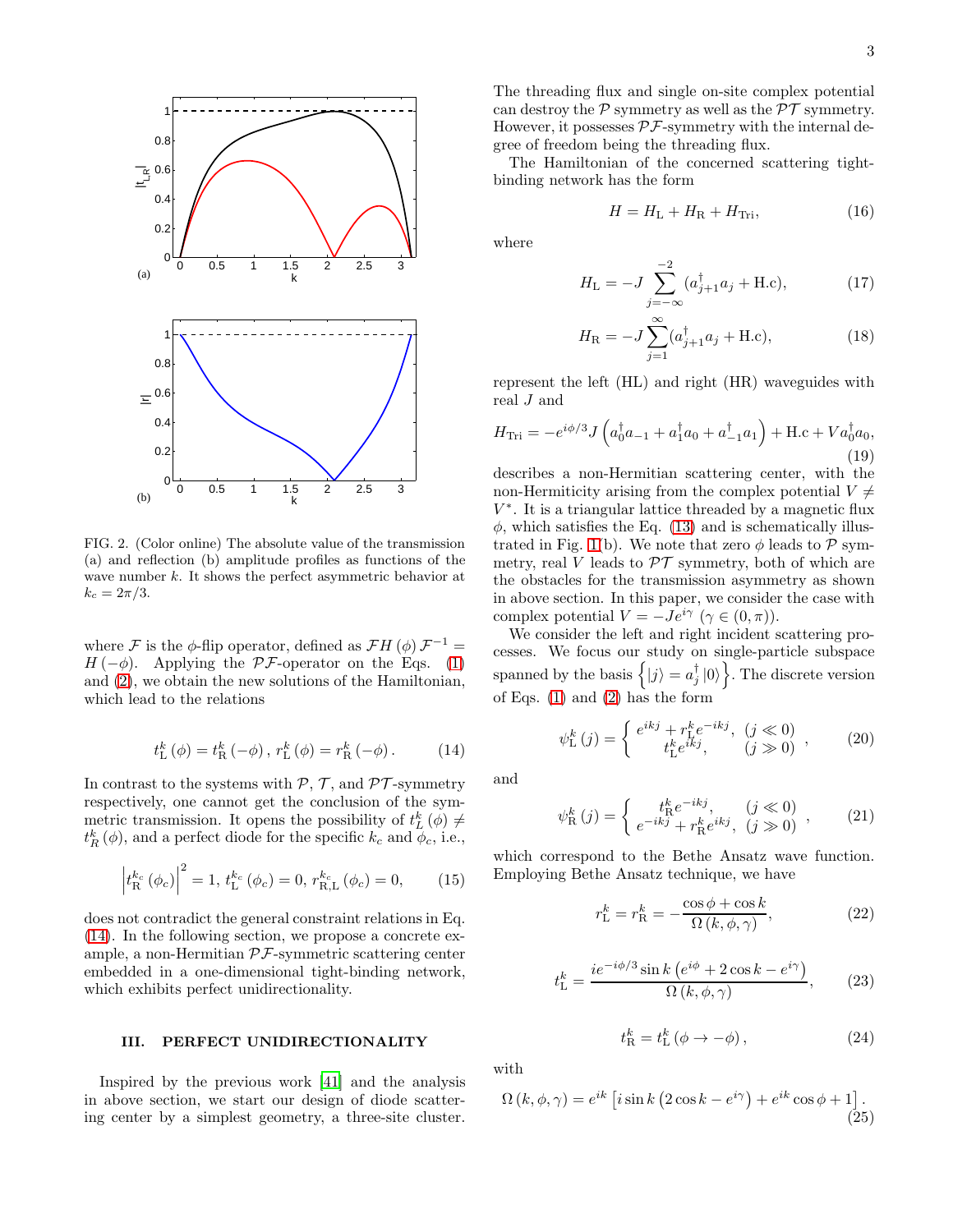

<span id="page-3-4"></span>FIG. 3. (Color online) Plots of the transmission amplitudes from Eq. [\(32\)](#page-3-1) with  $k = \gamma = \pi/6$ . It shows that real and imaginary parts of the amplitudes are discontinuous and divergent at  $\phi = 5\pi/6$  and  $\phi = 7\pi/6$ , respectively.

For an incident wave with momentum  $k_c = \gamma$  from left or right, from Eq. [\(22\)](#page-2-2) we have

<span id="page-3-5"></span>
$$
r_{\rm L}^{k_c} = r_{\rm R}^{k_c} = 0,
$$
\n
$$
t_{\rm R}^{k_c} = e^{i\pi/3} e^{-i4\gamma/3}, t_{\rm L}^{k_c} = 0,
$$
\n(26)

which exhibits perfect unidirectionality, when the flux  $\phi$ takes the value  $\phi_c = \pi - \gamma$ . In order to illustrate the asymmetric transmission effect we consider the case with  $\gamma = 2\pi/3$  $\gamma = 2\pi/3$  $\gamma = 2\pi/3$  and  $\phi = \pi/3$ . Fig. 2 shows transmission and reflection profiles as a function of the wave number  $k$ . The perfect asymmetric behavior with  $\left| r_{\text{L,R}}^{k_c} \right| = \left| t_{\text{L}}^{k_c} \right| = 0.0$  $\vert \begin{array}{c} \mathbf{r} \cdot \mathbf{r} \cdot \mathbf{r} \end{array} \vert$ and  $\left| t_{\mathrm{R}}^{k_c} \right| = 1.0$  at  $k_c = 2\pi/3$ , as expected, is observed. It shows that there is a relative wider region around  $k_c$ , within which the system still exhibits the diode characteristic approximately.

### <span id="page-3-0"></span>IV. SPECTRAL SINGULARITY

In this section, we will show that the occurrence of perfect unidirectionality is related to the presence of a spectral singularity. To this end, we consider the solution of the Hamiltonian

$$
H^{\dagger} = H_{\rm L} + H_{\rm R} + H_{\rm Tri}^{\dagger} \tag{27}
$$

where

$$
H_{\text{Tri}}^{\dagger} = -e^{i\phi/3} J \left( a_0^{\dagger} a_{-1} + a_1^{\dagger} a_0 + a_{-1}^{\dagger} a_1 \right) \tag{28}
$$

$$
+ \text{H.c} - J e^{-i\gamma} a_0^{\dagger} a_0,
$$

which is Hermitian conjugation of  $H$ . According to the pseudo-Hermitian quantum mechanics [\[45](#page-5-24)], The eigenfunctions of  $H$  and  $H^{\dagger}$  can construct the complete biorthogonal basis except the case of spectral singularity, at which the complete biorthonormal set is spoiled. By the same procedure, the scattering wavefunctions can be obtained in the form

<span id="page-3-2"></span>
$$
\overline{\psi}_{\mathcal{L}}^{k}(j) = \begin{cases} e^{ikj} + \overline{r}_{\mathcal{L}}^{k} e^{-ikj}, & (j \ll 0) \\ \overline{t}_{\mathcal{L}}^{k} e^{ikl}, & (j \gg 0) \end{cases}, \quad (29)
$$

and

<span id="page-3-3"></span>
$$
\overline{\psi}_{\mathcal{R}}^{k}(j) = \begin{cases} \overline{t}_{\mathcal{R}}^{k} e^{-ikj}, & (j \ll 0) \\ e^{-ikj} + \overline{r}_{\mathcal{R}}^{k} e^{ikj}, & (j \gg 0) \end{cases}, \quad (30)
$$

where

<span id="page-3-1"></span>
$$
\overline{r}_{\rm L}^k = \overline{r}_{\rm R}^k = r_{\rm L}^k \left( \gamma \to -\gamma \right),\tag{31}
$$

$$
\overline{t}_{\text{L,R}}^k = t_{\text{L,R}}^k \left( \gamma \to -\gamma \right). \tag{32}
$$

However, it becomes a little complicated when we consider the solution for  $k = k_c$ . We find that the eigenfunctions with  $k_c$  does not exist when the flux  $\phi$  takes the value  $\phi_c = \pi - \gamma$ . We investigate the limit of  $\overline{r}_{L,R}^k$  and  $\overline{t}_{\rm L,R}^k$  as  $(k, \phi) \rightarrow (\gamma, \pi - \gamma)$  along the following two paths: (I)  $\phi = \pi - k$ ,  $k \to \gamma^+$  and (II)  $\phi = \pi - k$ ,  $k \to \gamma^-$ , respectively. A straightforward calculation shows that two different paths gives unequal limits, i.e.,

$$
\text{(I, II)} \begin{cases} \lim_{k \to \gamma^{\pm}} \overline{r}_{\text{L,R}}^{k} = 0\\ \lim_{k \to \gamma^{\pm}} \overline{t}_{\text{L}}^{k} = \mp \infty \pm i \infty\\ \lim_{k \to \gamma^{\pm}} \overline{t}_{\text{R}}^{k} = e^{i\pi/3} e^{-i4\gamma/3} \end{cases} \tag{33}
$$

We see that the transmission amplitude  $\bar{t}_{\text{L}}^k$  has a singularity at the point  $k = k_c = \gamma$ , which indicates that the Bathe Ansatz solution in Eqs [\(29\)](#page-3-2) and [\(30\)](#page-3-3) do not exist. Then the complete biorthogonality of the eigenfunctions of  $H$  and  $H^{\dagger}$  is destroyed at this point. We can also investigate this point from other way, taking the limits of  $\overline{r}_{L,R}^k$  and  $\overline{t}_{L,R}^k$  as  $(k,\phi) \to (\gamma, \pi - \gamma)$  along the following two paths: (I)  $k = \gamma$ ,  $\phi \to \pi - \gamma^+$  and (II)  $k = \gamma$ ,  $\phi \to \pi - \gamma^+$ , respectively. To demonstrate the singularity, we plot  $t_{\text{L,R}}^{k_c}$  as functions of  $\phi$  for  $k_c = \gamma = \pi/6$  in Fig. [3.](#page-3-4) The profiles of the plots show clearly that the one-sided limits from the left and from the right for the real and imaginary parts are discontinuous and divergent at  $\phi = 5\pi/6$  and  $\phi = 7\pi/6$ , respectively. Therefore we conclude that the perfect asymmetric transmission corresponds to the existence of the spectral singularity of the non-Hermitian diode model.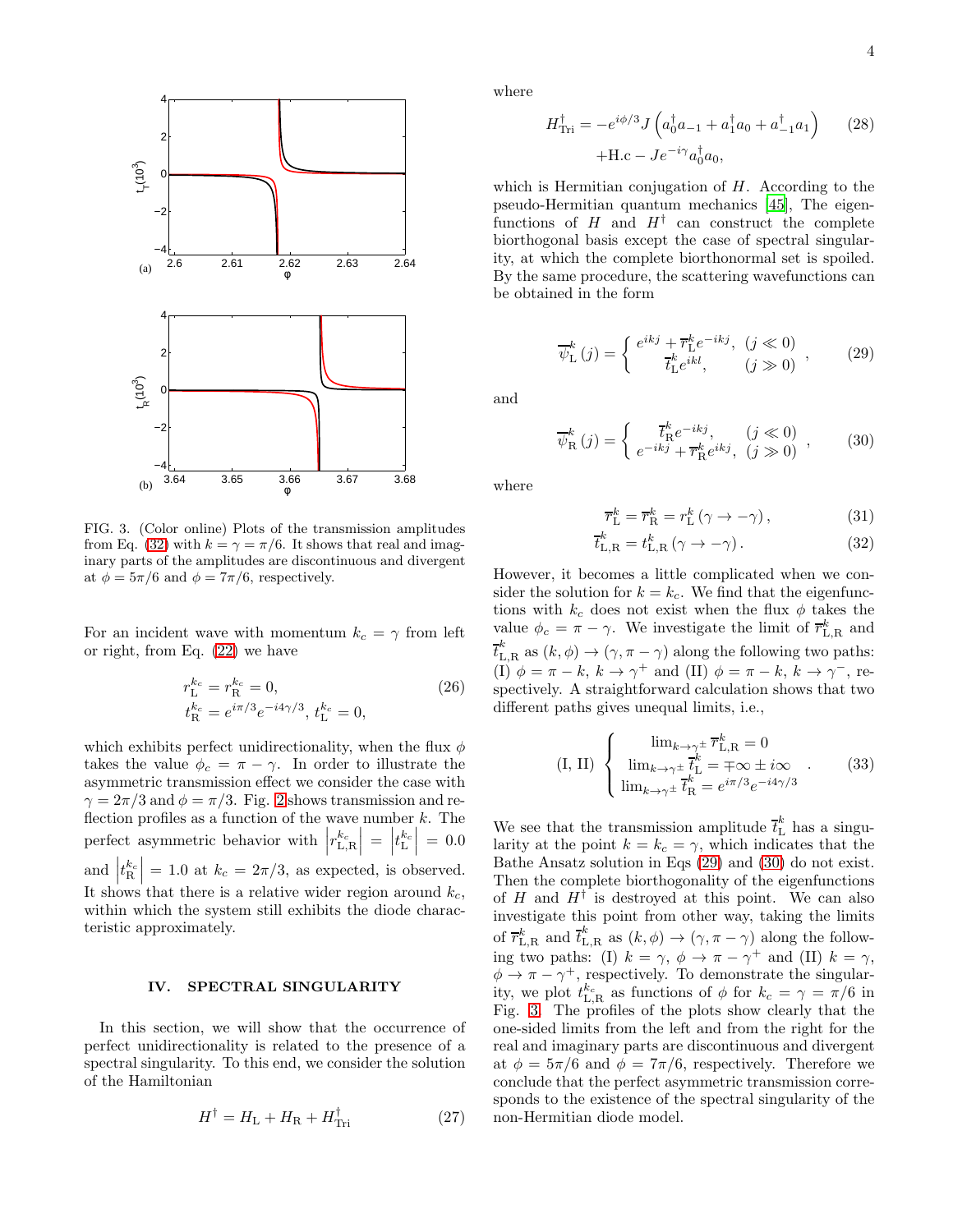

<span id="page-4-2"></span>FIG. 4. (Color online) Sketch of semi-infinite systems possessing reflectionless absorption characteristic, which can be constructed by disconnecting the right (a) or left (b) lead from a diode configuration.

On the other hand, it is noted that the theory of spectral singularity for non-Hermitian scattering center arising from pure complex potential has been well established [\[21,](#page-5-12) [29\]](#page-5-11). It is shown that the transfer matrix can be employed to identify the spectral singularity. We believe that this formalism is applicable on the discrete system. Similarly, the eigenvalue equation  $H\psi = E\psi$  yields the following asymptotic expressions for the eigenfunctions of  $H$ :

$$
\psi_k \to A_{\pm} e^{ikj} + B_{\pm} e^{-ikj} \text{ for } x \to \pm \infty. \qquad (34)
$$

 $A_{\pm}$  and  $B_{\pm}$  are possibly k-dependent complex coefficients that are related by the so-called transfer matrix  $M$  according to

$$
\begin{pmatrix} A_+ \\ B_+ \end{pmatrix} = M \begin{pmatrix} A_- \\ B_- \end{pmatrix}.
$$
 (35)

The transfer matrix reveals almost complete features of the scattering center. Next, consider the Jost solution of  $H$  can be readily constructed from Eq. [\(26\)](#page-3-5) as the form

$$
\psi_{+}^{k}(j) = \begin{cases} e^{ikj}/t_{\rm L}^{k} + r_{\rm L}^{k}e^{-ikj}/t_{\rm L}^{k}, & (j \ll 0) \\ e^{ikj}, & (j \gg 0) \end{cases}, \quad (36)
$$

$$
\psi_{-}^{k}(j) = \begin{cases} e^{-ikj}, & (j \ll 0) \\ e^{-ikj}/t_{\mathrm{R}}^{k} + r_{\mathrm{R}}^{k} e^{ikj}/t_{\mathrm{R}}^{k}, & (j \gg 0) \end{cases} . \quad (37)
$$

which satisfy the asymptotic boundary conditions:

$$
\psi_{\pm}^{k}(j) \to e^{\pm ikj} \text{ as } j \to \pm \infty. \tag{38}
$$

Then the corresponding transfer matrix can be written as

$$
M_k = \begin{pmatrix} \frac{t_{\rm L}^k t_{\rm R}^k - \left(r_{\rm R}^k\right)^2}{t_{\rm R}^k} & \frac{r_{\rm R}^k}{t_{\rm R}^k} \\ -\frac{r_{\rm R}^k}{t_{\rm R}^k} & \frac{1}{t_{\rm R}^k} \end{pmatrix},\tag{39}
$$

which connects the asymptotic scattering wavefunctions at  $\pm\infty$ .

Now we consider the case with  $\phi = 0$ , which represents the non-Hermitian scattering center arising from complex on-site potentials. Straightforward derivation shows that when the momentum  $k = k_c$ , with

<span id="page-4-1"></span>
$$
\sin k_c = -\frac{\cos \gamma + 1}{2\sin \gamma},\tag{40}
$$

we have

$$
(M_{k_c})_{22} = 1/t_{\rm R}^{k_c} = 0.
$$
 (41)

It identifies a spectral singularity at  $k_c$ , which also corresponds to  $\left| t_{\mathrm{R,L}}^{k_c} \right| = \left| r_{\mathrm{R,L}}^{k_c} \right| = \infty$ . This result accords with the theorems proposed in Ref. [\[29](#page-5-11)]. Furthermore, the corresponding eigenfunctions can be written as

<span id="page-4-0"></span>
$$
\psi_{\pm}^{k_c}(j) = \begin{cases} e^{-ik_c j}, & (j \ll 0) \\ e^{ik_c j}, & (j \gg 0) \end{cases},
$$
\n(42)

due to the fact

$$
\lim_{k \to k_c} r_{\rm L}^k / t_{\rm L}^k = \lim_{k \to k_c} r_{\rm R}^k / t_{\rm R}^k = 1.
$$
 (43)

Obviously, the physics of the solution in Eq. [\(42\)](#page-4-0) corresponds to the undirectional plane wave, which has been proposed in Refs. [\[25](#page-5-9)? ]. It can be seen from the following analysis. The group velocities of the incident plane waves from left and right are denoted as  $v_L = v_{k_c}^-$  and  $v_{\rm R} = v_{k_c}^+$ , where

$$
v_{k_c}^{\pm} = \left(\frac{\partial E_k}{\partial k}\right)_{\pm k_c} = \pm 2J \sin k_c.
$$
 (44)

For the center loss potential  $V = -Je^{i\gamma}$  with  $\gamma \in (0, \pi)$ , we have  $\sin k_c < 0$  according to Eq. [\(40\)](#page-4-1) and then yields  $v<sub>L</sub> > 0$ ,  $v<sub>R</sub> < 0$ . It indicates that the solution in Eq. [\(42\)](#page-4-0) represents the current flow from both sides to the center. It corresponds to reflectionless absorbtion with  $P$  symmetry, which is schematically illustrated in Fig.  $1(c)$  $1(c)$ .

On the other hand, when we consider the nonzero  $\phi$ case, we will find that such a criterion is invalid for the spectral singularity under the condition of the perfect asymmetric transmission. From Eq. [\(26\)](#page-3-5), the corresponding transfer matrix can be written as

$$
M_{k_c} = \begin{pmatrix} 0 & 0 \\ 0 & e^{i(4k_c - \pi)/3} \end{pmatrix},
$$
 (45)

which indicates  $M_{22} \neq 0$ . It implies that the criterion for the existence of spectral singularity is not necessary when the magnetic field is involved.

Finally, we would like to discuss the asymmetric transmission from other perspective. It has been turned out that, there is another peculiar phenomenon, reflectionless absorption, in the semi-infinite non-Hermitian system [\[25](#page-5-9)? ]. We have shown in above section that, such